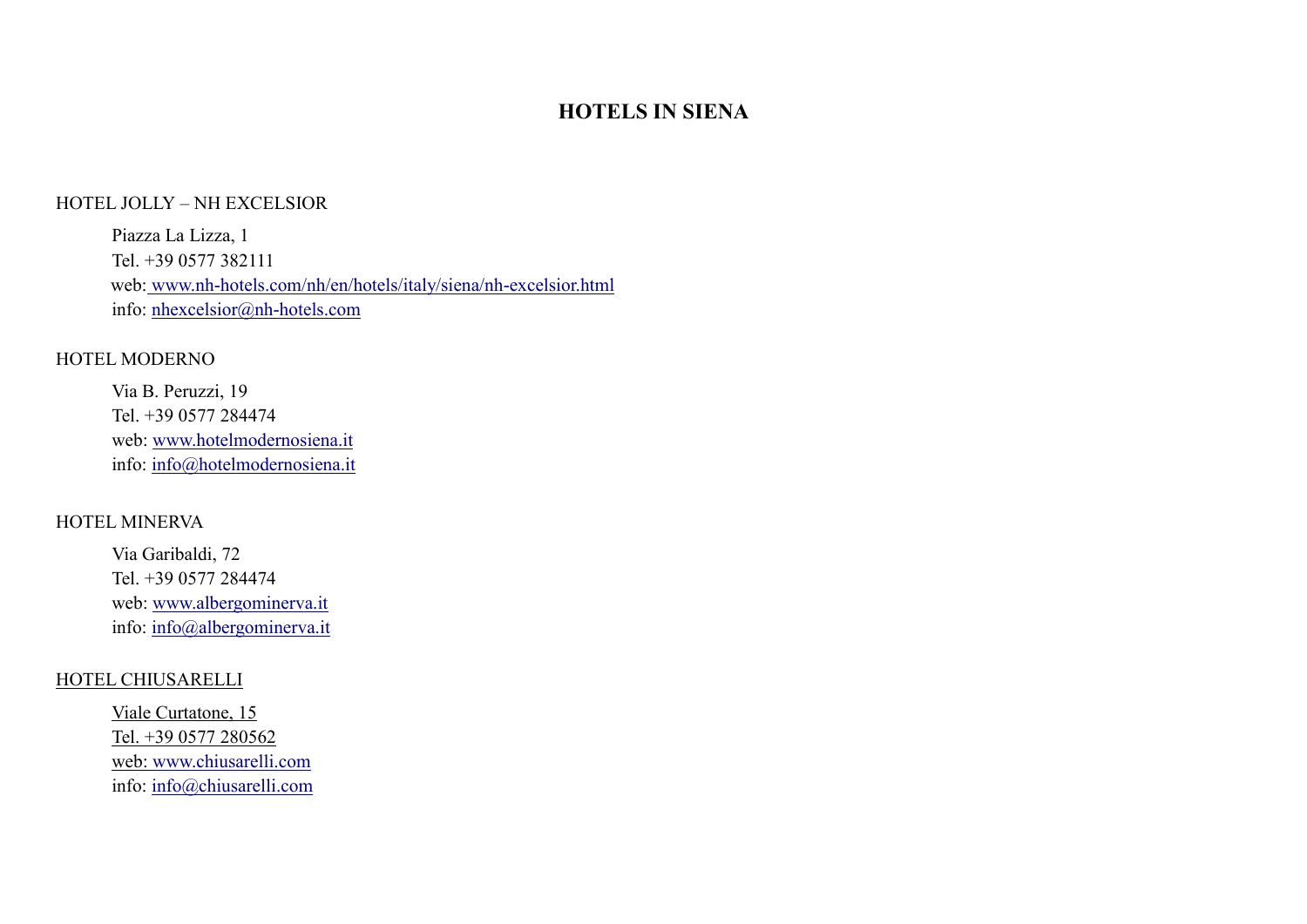#### HOTEL DUOMO

Via Stalloreggi, 38 Tel. + 39 0577 43043 web: [booking@hotelduomo.it](mailto:booking@hotelduomo.it) info: [www.hotelduomo.it](http://www.hotelduomo.it/)

## **2 STARS**

#### PICCOLO HOTEL ETRURIA

Via delle Donzelle, 3 Tel. +39 0577 288088 web: [www.hoteletruria.com](http://www.hoteletruria.com/) info: [info@hoteletruria.com](mailto:info@hoteletruria.com)

## HOTEL CENTRALE

Via Cecco Angiolieri, 26 Tel. +39 0577 280379 web: [www.hotelcentralesiena.com](http://www.hotelcentralesiena.com/) info: [hotelcentrale.siena@libero.it](mailto:hotelcentrale.siena@libero.it)

### **1)** ALBERGO CANNON D'ORO

Via Montanini, 28 Tel. +39 0577 44321 web: [www.cannondoro.com/albergosiena.htm](http://www.cannondoro.com/albergosiena.htm) info: [info@cannondoro.com](mailto:info@cannondoro.com)

#### PICCOLO HOTEL IL PALIO

Piazza del sale, 19 Tel. +39 0577 281131 web: [www.piccolohotelilpalio.it](http://www.piccolohotelilpalio.it/) info: [reception@piccolohotelilpalio.it](mailto:reception@piccolohotelilpalio.it)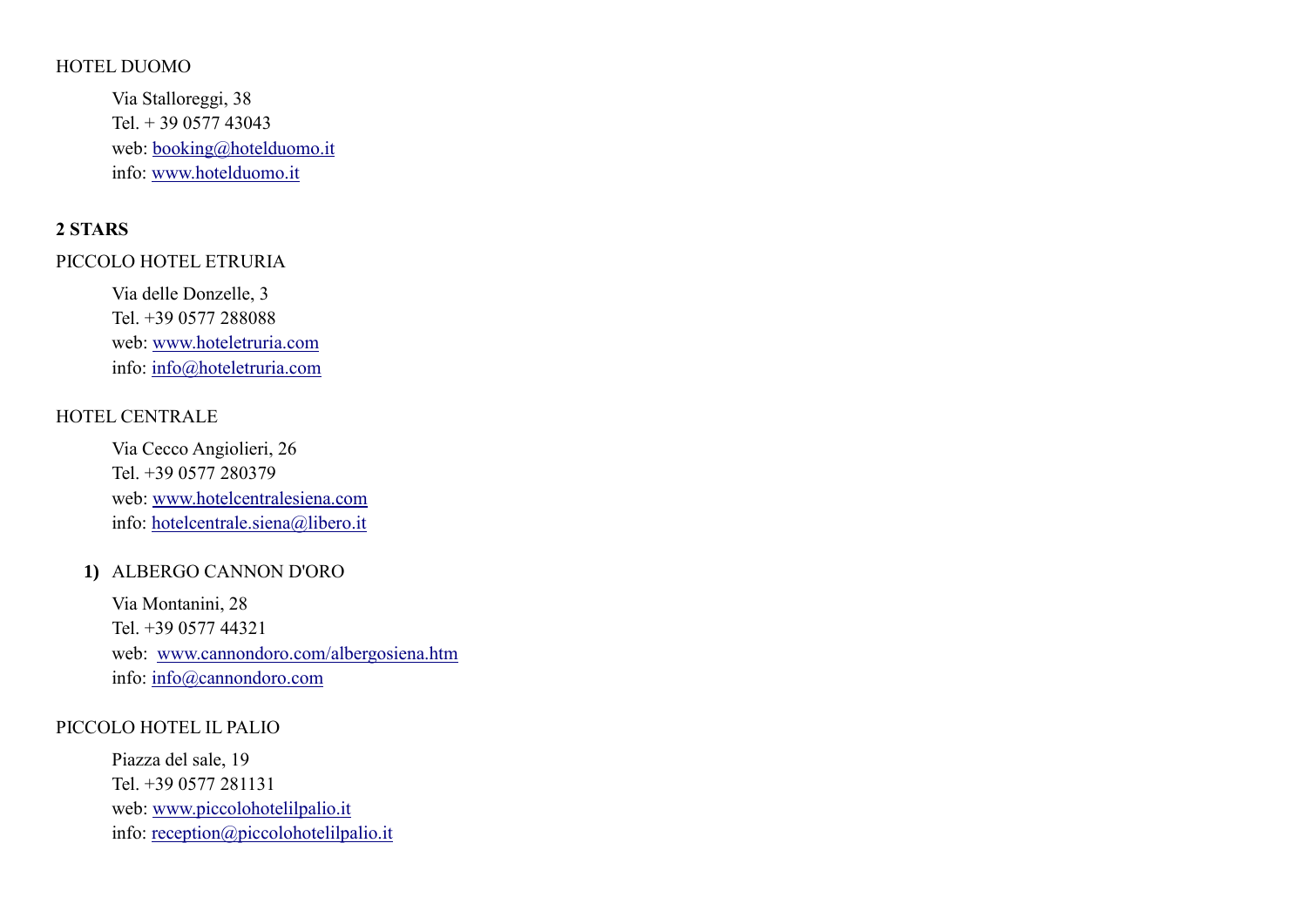## **B&B**

#### B&B SAN FRANCESCO

Vicolo degli Orbachi, 2 Tel. +39 0577 46533 web: [www.bb-sanfrancesco.com](http://www.bb-sanfrancesco.com/) info: [info@bb-sanfrancesco.com](mailto:info@bb-sanfrancesco.com)

#### B&B DEI ROSSI

Via dei Rossi, 77 INT. 5 Siena Tel. +39 0577 43041 web: [www.bbsienaincentro.com](http://www.bbsienaincentro.com/) info: [info@bbsienaincentro.com](mailto:info@bbsienaincentro.com)

### B&B PARADISO N. 4

Via del Paradiso, 4 INT. 6 Tel. +39 0577 271348 web: [www.paradiso4.com](http://www.paradiso4.com/) info: [info@paradiso4.com](mailto:info@paradiso4.com)

### TRE DONZELLE

Via delle Donzelle, 5 Tel. +39 0577 280358 info: [info@tredonzelle.com](mailto:info@tredonzelle.com) 

#### ALLE DUE PORTE B&B

 Via Stalloreggi, 51 Tel. +39 0577 287670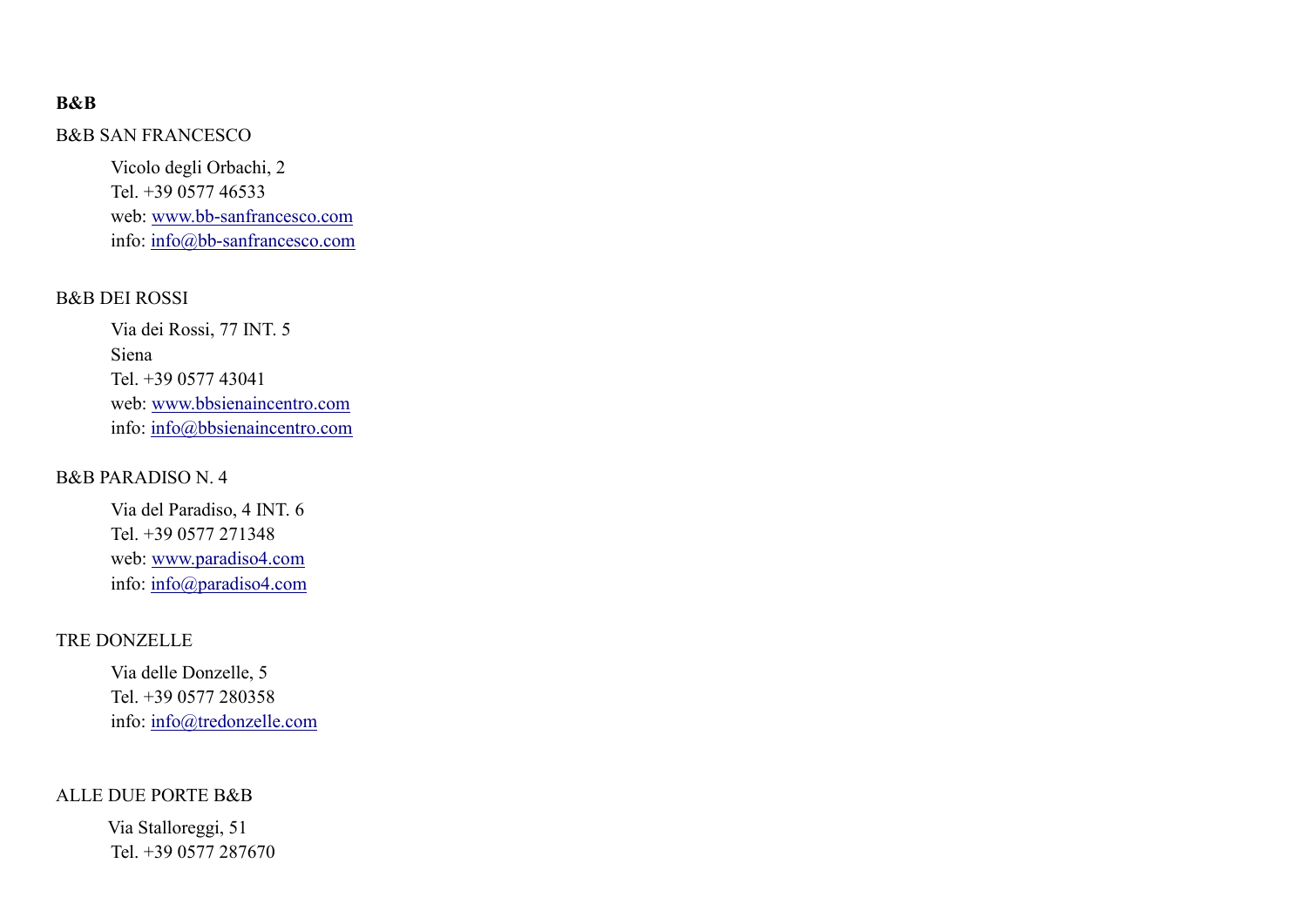web: [www.sienatur.it](http://www.sienatur.it/) info: [soldatini@interfree.it](mailto:soldatini@interfree.it)

#### B&B QUATTROCANTONI

Via Stalloreggi , N. 89 Tel. +39 339 5757617 - 338 1414094 web: [www.quattrocantonisiena.it](http://www.quattrocantonisiena.it/) info: [quattrocantonisiena@gmail.com](mailto:quattrocantonisiena@gmail.com)

### **RESERVED FOR PhD STUDENTS**

#### IL REFUGIO - SCUOLA SUPERIORE SANTA CHIARA

Via del Refugio, 4 Tel. +39 0577 280376 web: [http://www3.unisi.it/santachiara/eng/residenze-prenotazioni\\_en.html](http://www3.unisi.it/santachiara/eng/residenze-prenotazioni_en.html) info: [santachiara@unisi.it](mailto:santachiara@unisi.it)

For other solutions, please visit the Consorzio Siena Hotel Promotion's website:<http://www.hotelsiena.com/en/hotel-tuscany.html> or Terre di Siena's website: [http://www.terresiena.it/index.php?option=com\\_wrapper&view=wrapper&Itemid=892&lang=en](http://www.terresiena.it/index.php?option=com_wrapper&view=wrapper&Itemid=892&lang=en)

## **RESTAURANTS IN SIENA**

**Ristorante Le Logge** (Via del Porrione, 33 – 0577 48013) **Ristorante da Enzo** (Via di Camollia, 49 – 0577 281277) **Enoteca I Terzi** (Via Termini, 7 – 0577 44329) **Ristorante Le Vie del Gusto** (Via dei Fusari, 9 – 0577 46957) **Ristorante Alla Speranza** (Piazza Il Campo, 35/36 – 0577 280190) **Ristorante San Desiderio (**Piazzetta L. Bonelli, 2 – 0577 286091) **Ristorante Grotta si Santa Caterina** – da Bagoga (Via della Galluzza, 26 – 0577 282208) **Ristorante il Gallo Nero** (Via del Porrione, 65/67 – 0577 284356) **Osteria La Sosta di Violante** (Via Pantaneto, 115 – 0577 43774) **L'Osteria** (Via dei Rossi, 79/81 – 0577 287592)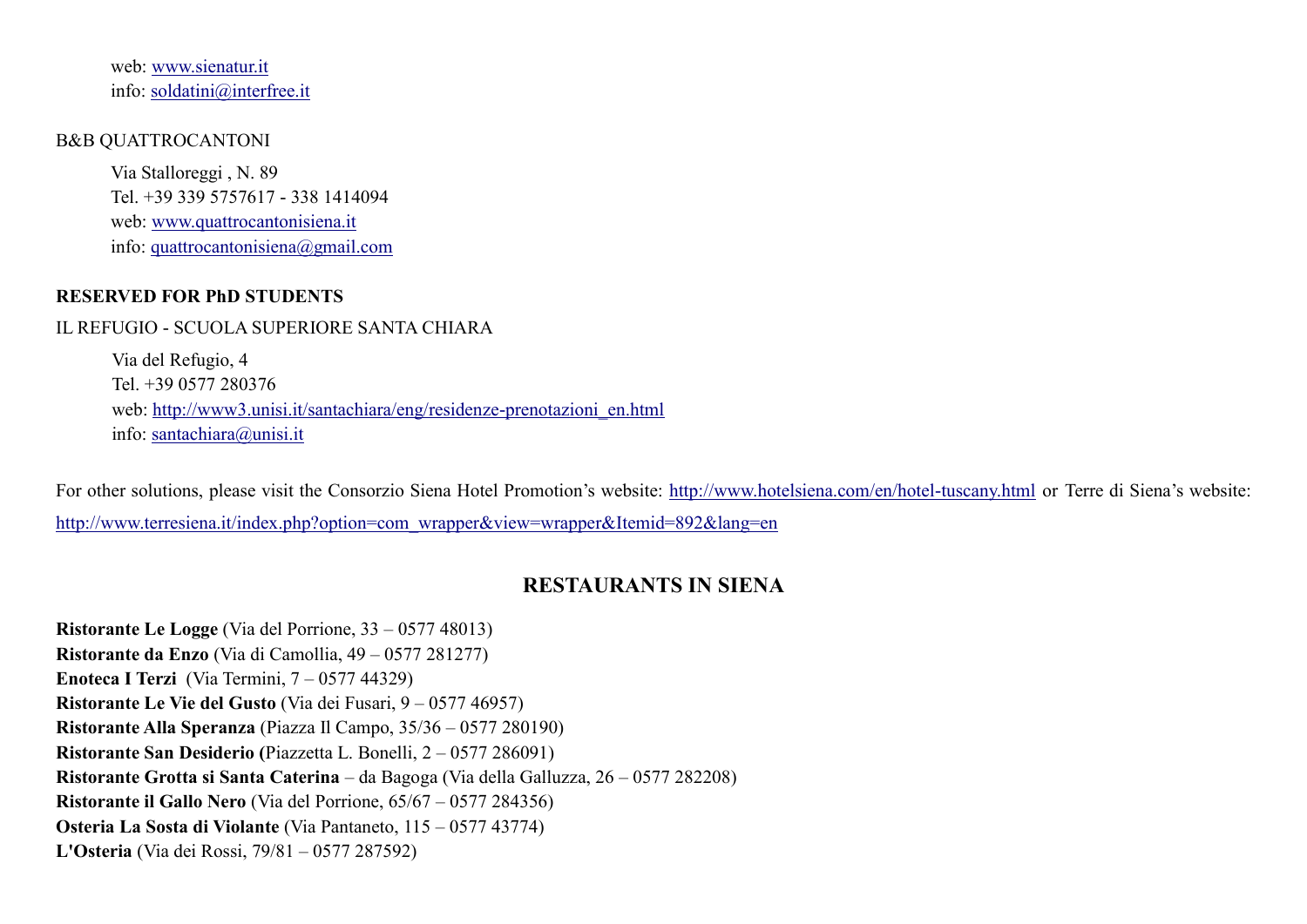**Osteria Boccon del Prete** (Via San Pietro, 17 – 0577 280388) **Osteria Babazuf** (Via di Pantaneto 85/87 – 0577 222482) **Osteria Nonna Gina** (Pian dei Mantellini 2, 0577 287247) **Ristorante Pizzeria Nonno Mede** (Via Camporegio, 9 – 0577 247966) **Ristorante Il Pomodorino (**Via Camporegio, 13 – 0577 286811) **Pizzeria il Caveliere Errante** (Piazza Provenzano – 0577 280403)

For other solutions, please visit Terre di Siena's web site: [http://www.terresiena.it/index.php?option=com\\_search\\_zoo&view=elencoristoranti&Itemid=893&lang=en](http://www.terresiena.it/index.php?option=com_search_zoo&view=elencoristoranti&Itemid=893&lang=en)

## **PUBS IN SIENA**

Al Cambio (Via Pantaneto, 13) Buena Vista Social Pub (Via Pantaneto) Bar San Paolo (Vicolo San Paolo) Birreria Kroeg (Via Pian d'Ovile, 70) Caffè del Corso (Via Banchi di Sopra, 25) Lochness Pub (Via Montesanto, 1) Pub Dublin Post (Piazza Gramsci) Tea Room (Via Porta Giustizia, 11 – 0577 222753)

## **USEFUL NUMBERS**

#### **MEDICAL FIRST AID**

Emergency: Tel. 118 Pubblica assistenza (Viale Mazzini, 95 - Tel. 0577 43113) Misericordia (Via del Porrione, 49 - Tel. 0577 21011)

**TAXI SERVICE** Tel. 0577 49222

**TOURIST INFORMATION**  Piazza del campo 56, Tel. 0577 280551 web: [www.terredisiena.it](http://www.terredisiena.it/) info: [incoming@terresiena.it](mailto:incoming@terresiena.it)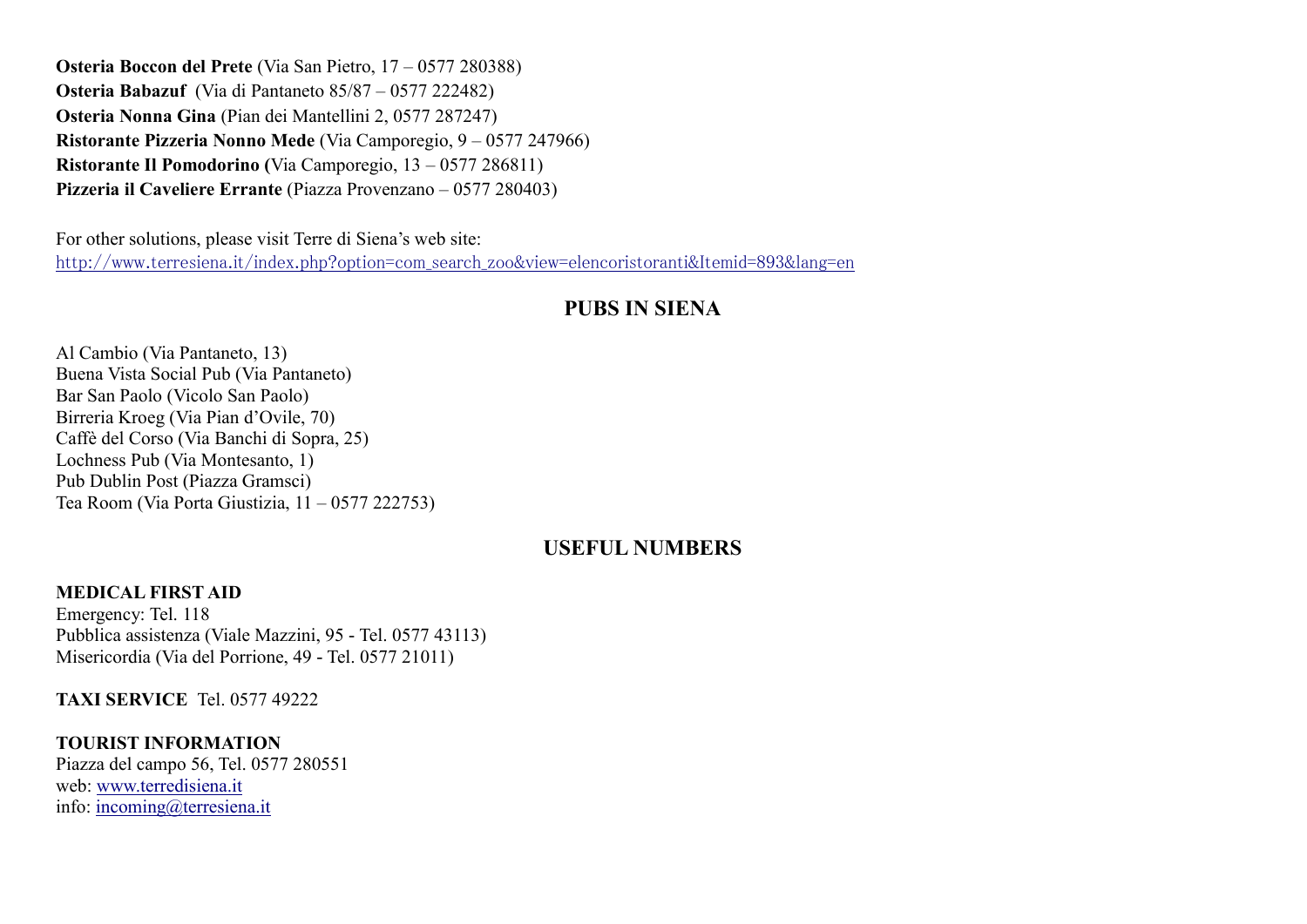# **HOW TO REACH SIENA**

| By plane | The closest airports are Pisa (Galileo Galilei), Florence (Amerigo Vespucci) and Rome (Leonardo Da Vinci – Fiumicino; G.B.<br>Pastine – Ciampino). The are bus, train and car connections to Siena.                                                                                                                                                                   |
|----------|-----------------------------------------------------------------------------------------------------------------------------------------------------------------------------------------------------------------------------------------------------------------------------------------------------------------------------------------------------------------------|
| By train | Florence central railway station (Santa Maria Novella): direct trains to Siena leave every hour until 9 pm. (journey time: 1:45<br>hours)                                                                                                                                                                                                                             |
|          | Pisa airport railway station: trains to Siena with a change in Empoli or two changes (Pisa central railway station and Empoli)<br>leave every 30 minutes until 9 pm. (journey time: about 2 hours)                                                                                                                                                                    |
|          | Rome central railway station (Roma Termini): trains to Siena with a change in Chiusi (or Grosseto) leave every hour until 8<br>pm. (journey time: about 3 hours)                                                                                                                                                                                                      |
|          | further<br>information<br>schedules<br>For<br>and<br>please<br>visit<br>fares,<br>on<br>http://www.trenitalia.com/cms/v/index.jsp?vgnextoid=ad1ce14114bc9110VgnVCM10000080a3e90aRCRD<br><b>or</b><br>http://www.italotreno.it/EN/Pages/default.aspx<br>Trenitalia Call Center: Tel. 892021                                                                            |
| By bus   | Florence central bus station (opposite to Santa Maria Novella railway station): direct bus (Sita or Train) to Siena leave every<br>hour until 7 pm. (journey time: about 1:30 hours http://www.sienamobilita.it/EN/index.html<br>To find out bus timetables, please visit the following link:<br>http://www.trainspa.it/train04/extraurbano.pdf - Linea 1310 or 131R. |
|          | Rome central bus station (Roma Tiburtina): direct buses to Siena leave every 1:30 hours until 8 pm. (journey time: about 3<br>hours)<br>To find out bus timetables visit the following website: http://www.sena.it/Home/78-1-en.html                                                                                                                                  |
| By car   | A1 Milano-Roma-Napoli highway:                                                                                                                                                                                                                                                                                                                                        |
|          | From the North: Exit at Firenze Impruneta then, take Siena-Florence non-toll highway and exit Siena Nord.                                                                                                                                                                                                                                                             |
|          | From the South: Exit Valdichiana-Bettolle, direction Siena.                                                                                                                                                                                                                                                                                                           |
|          | Please, note that private cars are not allowed in the city centre                                                                                                                                                                                                                                                                                                     |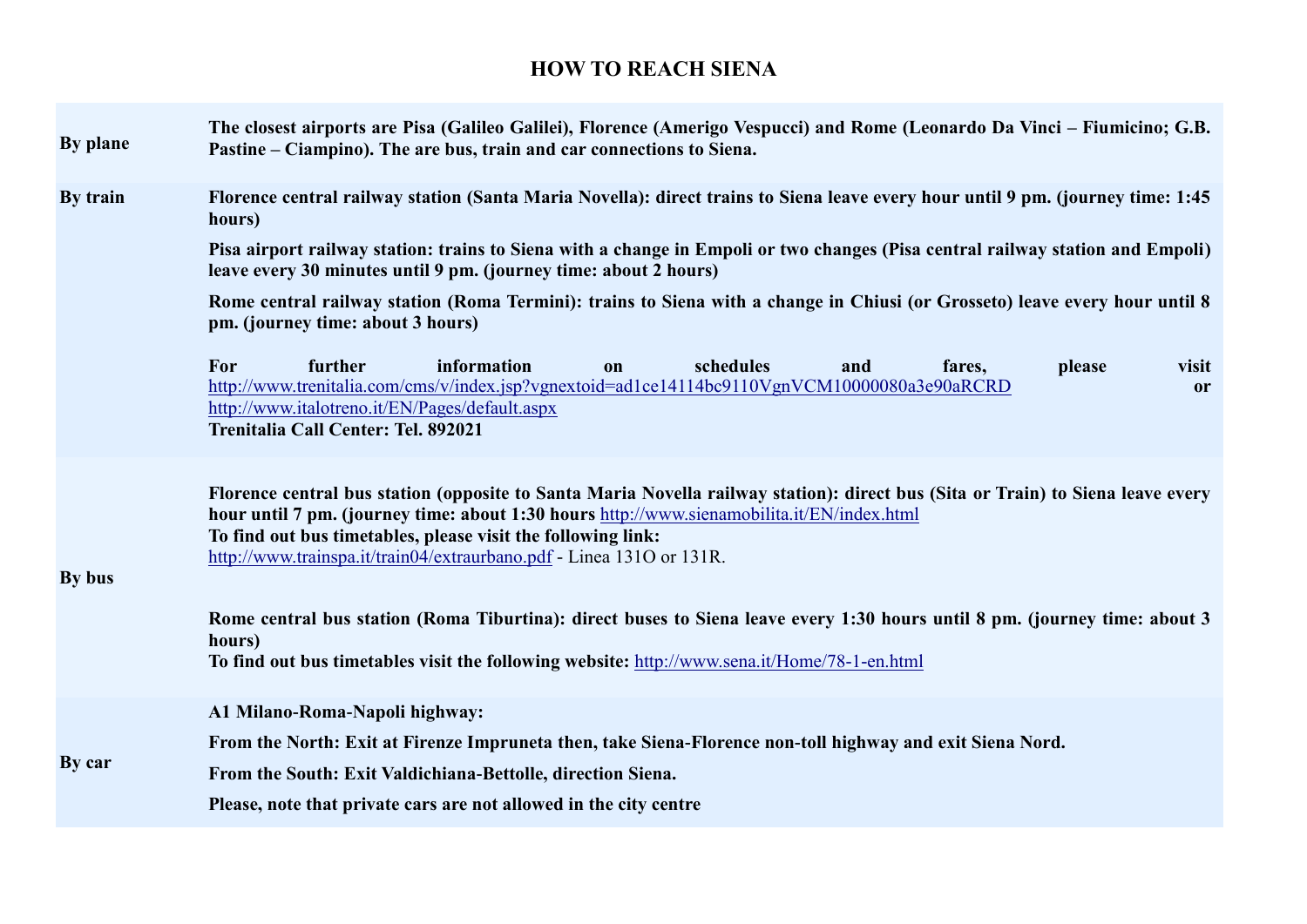### **MAPS**

#### **Siena city center - How to reach Piazza San Francesco, no. 7 and the seminar venue - Franco Romani Room**



A = is Via Banchi di Sopra (main street)

B = Piazza San Francesco, no. 7 – "Franco Romani" Room (ground floor)